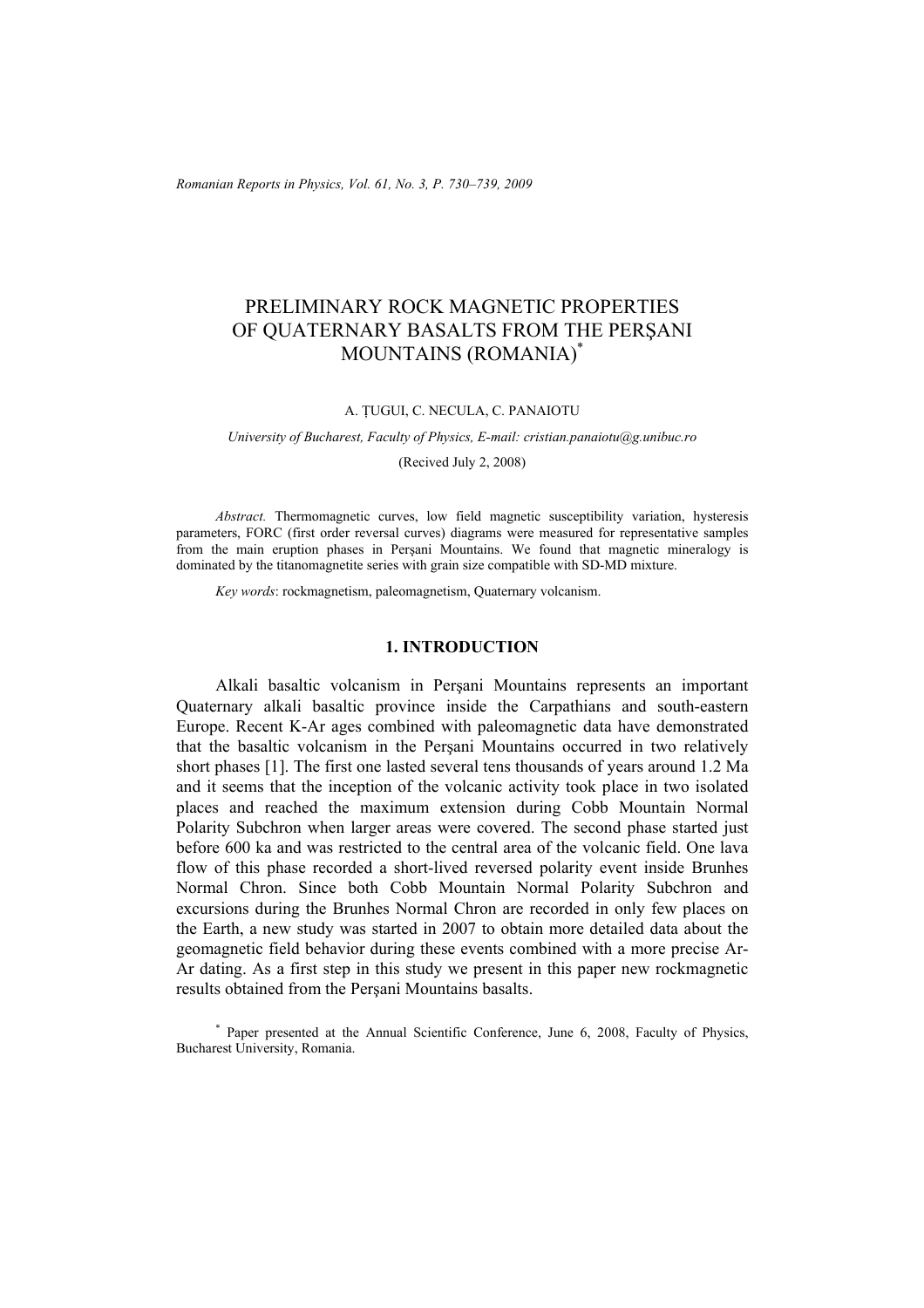### **2. SAMPLING AND METHODS**

For this study we have selected representative samples from the main eruption phases. Samples 2522 (Turzunului Valley) and 2546 (Comana Quarry) have reversed polarity and represent the beginning of the first eruption phase in the Perşani Mts. Samples 2534 and PN6-3 with intermediate directions (Racoş Quarry) and 2548 (Bogata valley) with normal polarity correspond to the main eruption period during the phase 1 which took place inside Cobb Mountain Normal Polarity Subchron. The last two samples, 2555 (Pietrele Valley) and BR3 (Old Bârc Quarry) have both normal polarities and correspond to the last eruption phase during the Brunhes Normal Chron. The location of the samples is presented in [1].

Low-field variation of magnetic susceptibility was investigated using the MFK1-FA Kappabridge (AGICO Inc., 2006). The measurements were executed in 20 distinct fields ranging from 2 to 700 A/m (in one frequency of 975 Hz). The AC magnetic susceptibility was measured as a function of temperature in the range between  $20^{\circ}$ C and  $700^{\circ}$ C using the same Kappabridge with CS3 furnace operating at a low field of 200 A/m and a frequency of 975 Hz. The heating rate was  $10<sup>0</sup>$  /min. To avoid mineral reactions with atmospheric oxygen, the measurements were performed in a flowing argon atmosphere.

Hysteresis loops were measured at room temperature using Princeton Measurements Corporation VSM (vibrating sample magnetometer) 3900 (2007), with a maximum saturating field of 1T. The parameters  $M_s$ ,  $M_{rs}$  and  $H_c$  (saturation magnetization, remanent magnetization and coercive force respectively) were determined after correction for the para- or diamagnetic contribution to the total magnetic moment. In order to obtain  $H_{cr}$  (coercivity of remanence) samples were then demagnetized in an alternate field and given an SIRM (saturation isothermal remanent magnetization) which was demagnetized in a stepwise backfield up to a maximum of -1T.

FORC measurements were conducted using the same PMC VSM 3900 magnetometer. To construct a FORC diagram, 111 first-order reversal curves were measured using a saturating field of 1T. The FORC data processing was performed using FORCinel software developed by [2]. The calculation of first-order reversal curve (FORC) diagrams use locally weighted regression smoothing and can perform an optimum smoothing factor calculation.

All measurements were performed at the Paleomagnetic Laboratory, University of Bucharest.

## **3. RESULTS AND DISCUSSIONS**

The Curie temperature defines the transition from ferrimagnetic to paramagnetic ordering, giving thus information about magnetic mineralogy. Based on changes in magnetic susceptibility during heating, three different groups of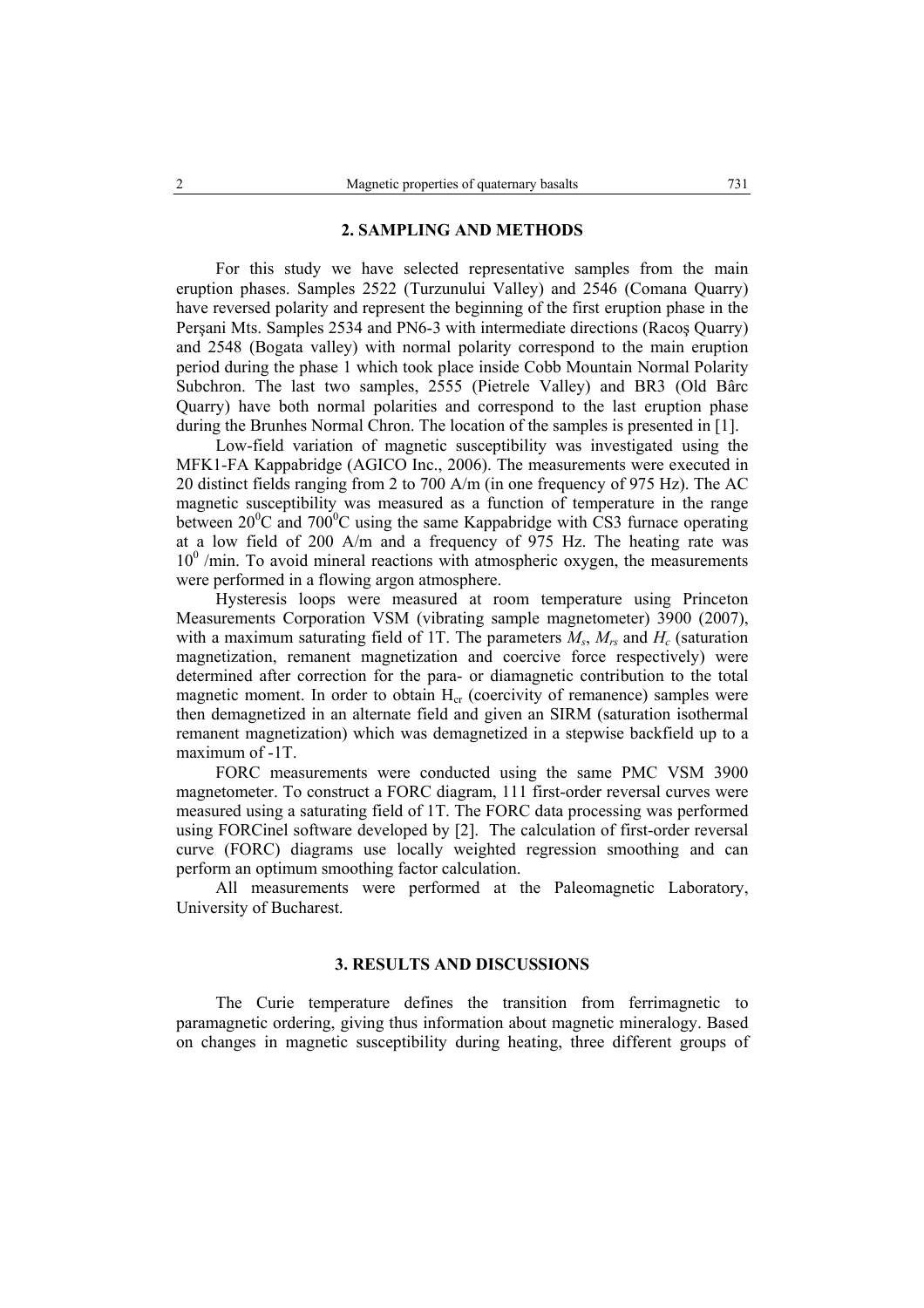magneto-mineralogical behavior can be distinguished within the Perşani Mountains (Fig. 1). First group (samples 2534 and 2546) display Curie temperatures between  $100^{\circ}$  and  $200^{\circ}$ C, indicating the presence of a high amount of titanomagnetite. The second group, comprising samples 2522 and PN63, shows a slight monotonic increase of magnetic susceptibility, with the increasing temperature, until reaches the Curie temperature at  $580^{\circ}$ C indicating magnetite as the final product. The third group (samples 2555, 2548 and BR3) presents two phases: one, rich in titanomagnetite, with Curie temperature between  $100$  and  $200^{\circ}$ C, and the other, poor in titanomagnetite, with Curie temperature between 500 and 600°C.

An improved calibration curve for the compositional dependence of the Curie temperature of titanomagnetite on the basis of temperature-dependent magnetic susceptibility curves measured on synthetic titanomagnetites in the Fe-Ti-O system were developed by [3]. According to this study, Curie temperatures between 100 and 200°C corresponds to an ulvospinel content,  $X_{Usp}$  , between 0.4 and 0.6, the first group and the first phase of the third group having thus an intermediate chemical composition of titanomagnetite in the magnetite  $(Fe_2O_3)$ -ulvospinel (FeTiO4) solid solution series. For the second phase of the third group, Curie temperature between 500 and 600°C indicates ulvospinel content,  $X_{Usp}$ , between 0.0 and 0.2, this phase being thus poor in titan.



Fig. 1 – Temperature dependence of magnetic susceptibility for representative samples from Perşani Mountains (magnetic susceptibilities normalized to the room temperature values): a) first group; b) second group; c) third group (see text).

Low-field variation of magnetic susceptibility can yield a quick and routine indication of the main magnetic mineral in the rock under study. Two groups can be observed in our samples based on variation of magnetic susceptibility versus field. First group (samples PN63 and 2522) show no variation or very weak one of magnetic susceptibility with increasing field, this behavior being associated to pure magnetite, [4]. For the second group the susceptibility increases with field intensity rapidly, which is a characteristic feature of titanomagnetite (e.g.,  $[4, 5, 6, 7, 8]$ ). The second group can be further subdivided in two subgroups regarding the shape of variation curves. First subgroup (samples BR3, 2548, 2555) displays a variation more or less linearly in the entirely field range obeying thus to the Rayleigh law for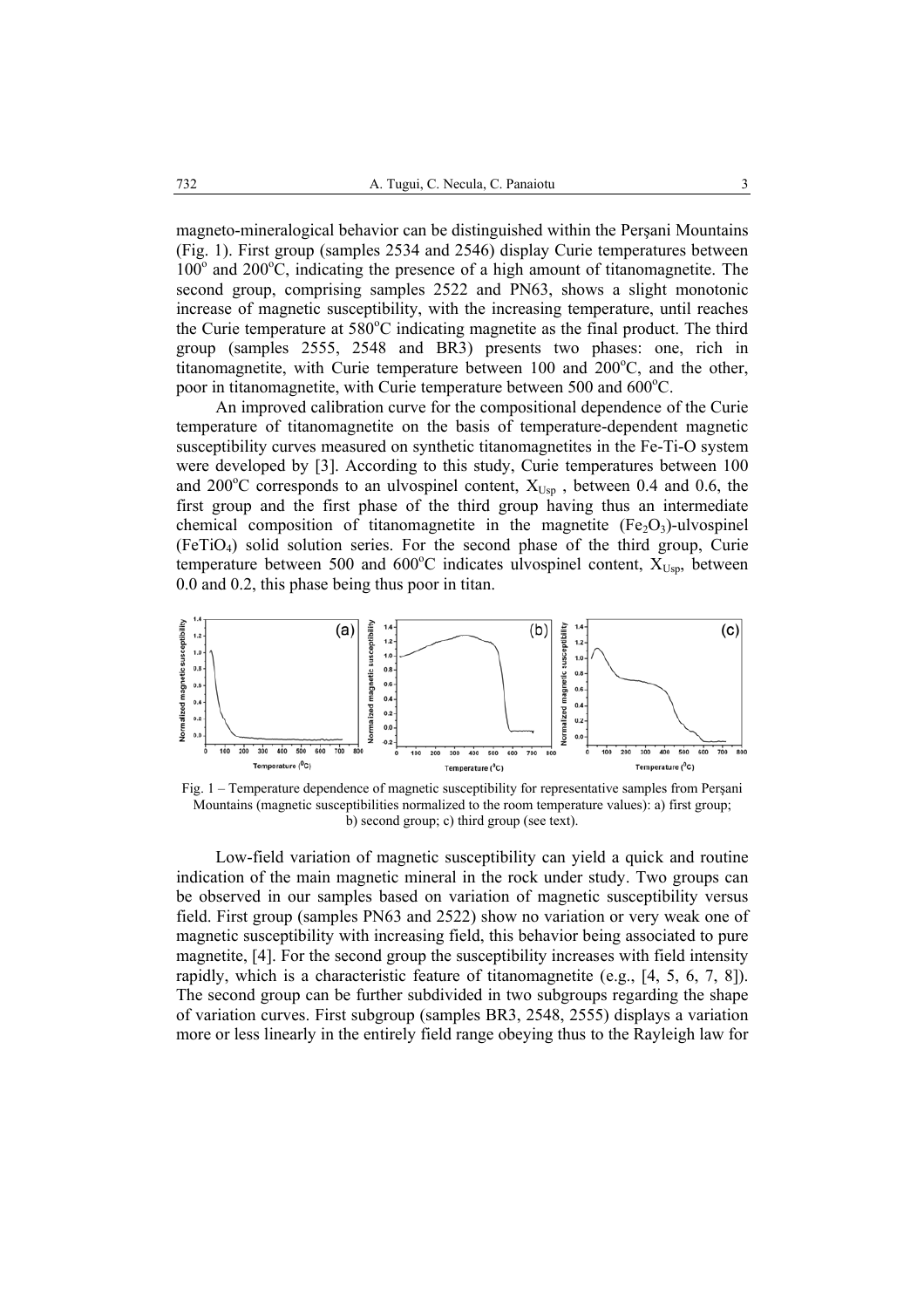multidomain particles, [5]. This subgroup corresponds with the third group highlighted by Curie temperatures, characterized by a bimodal distribution of titanomagnetite (high and low content of titanium phases). In the second subgroup (samples 2534, 2546) the susceptibility increases with field relatively rapidly, but the increase is not linear in the entire field range, being linear only up the field of 100 A/m. Above this field, the susceptibility increase is slower, the curve being slightly curved and convex in shape. These specimens evidently obey the Rayleigh law only in the fields up to 100 A/m, in the higher fields resembling the cumulative distribution function known from statistics, defined by [9]. The second subgroup corresponds with first group evidenced by Curie temperature characterized by a single phase, rich in titanium. The above two types of curves correspond to the theoretically expected curves.

According to [4], index that characterizes the maximum susceptibility variation with field,  $V_m = 100(k_{\text{max}} - k_{\text{min}})/k_{\text{min}}$ , where  $k_{\text{max}}$  and  $k_{\text{min}}$  are the maximum and minimum susceptibilities, respectively, measured during one measuring run, the  $V_m$  values being given in %) varies with chemical composition of titanomagnetite which is manifested in variability of the Curie temperatures. In Fig. 2, low values of  $V_m$  (from 0 to 10%) of our samples are correlated with almost pure magnetite highlighted by Curie temperatures between 500 and  $600^{\circ}$ C (samples PN  $\overline{63}$  and 2522). Higher values of  $V_m$  index (above 30%) indicate the presence of high amount of titanomagnetite pointed out by Curie temperature between 100 and  $200^{\circ}$ C (samples BR3, 2546, 2548, 2534 and 2555). All data from Perşani Mountains overlap quite well the collection of the specimens published by [4], comprising young alkaline volcanic rocks of the České středohoři Mountains whose magnetic minerals are represented by substituted titanomagnetite.



Fig. 2 – a) Susceptibility *versus* field variation curves for representative samples from Perşani Mountains; b) correlation between  $V_m$  parameter, [4], and Curie temperatures: open circles – data from Perşani Mountains; black squares – data published by [4], representing titanomagnetite – dominated rocks.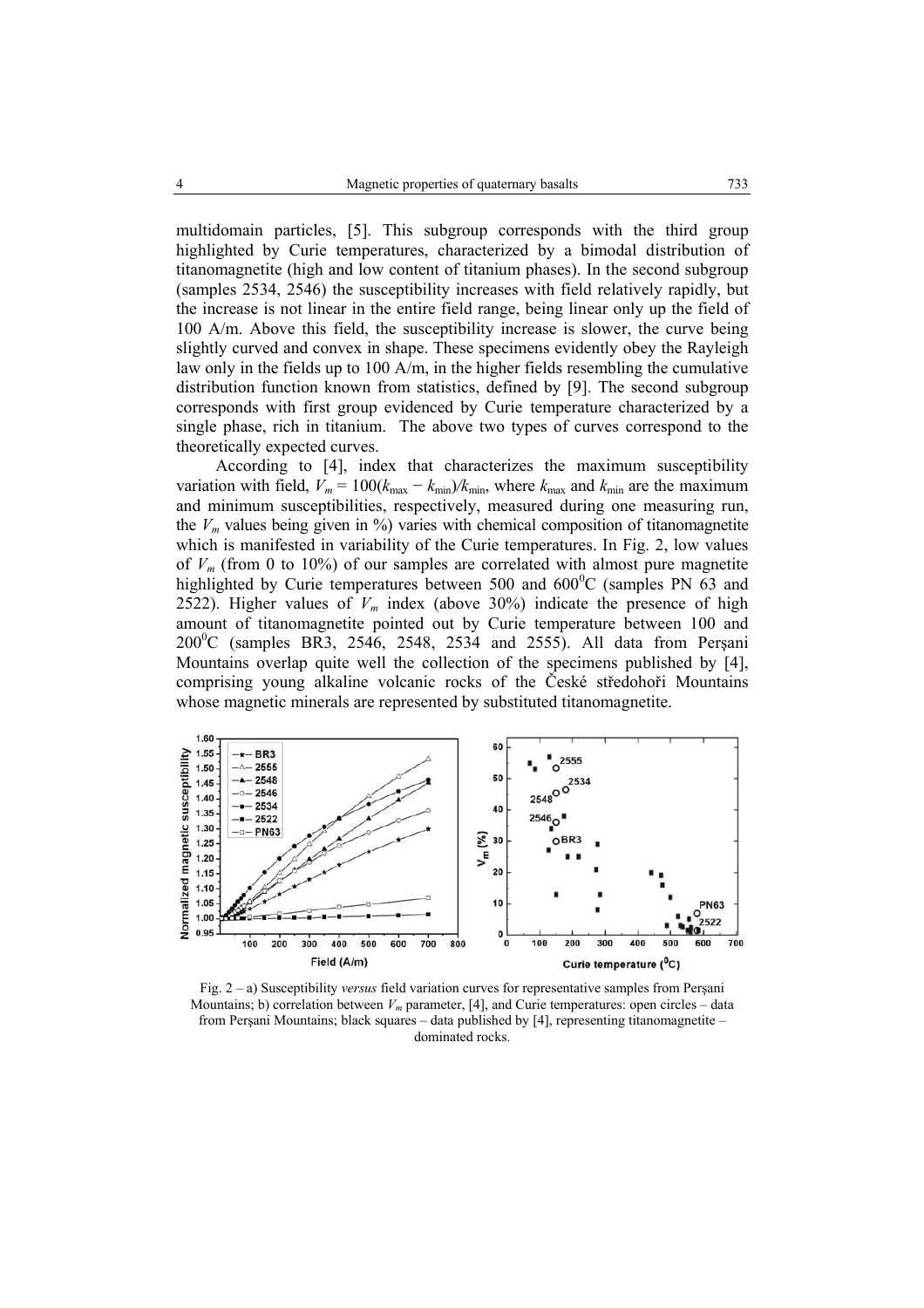Hysteresis loops provide the most simple and fundamental quantities to estimate domain state of the remanence carriers. All samples reach saturation until 300mT, suggesting that low coercivity minerals (magnetite like) dominate the magnetic mineralogy (Fig. 3). Three types of shapes of hysteresis loops are evidenced. First type belonging to sample 2522 is very thin and displays certain linearity. A bulk coercive force of 3.7 mT suggests that this sample is rich in MD particles. Second type, characterizing five samples (2534, 2546, 2548, 2555, BR3), is "wasp-waisted", indicating mixed SP-SD populations [10]. Bulk coercive force has intermediate values between 3.7 and 27mT reflecting also a mix of SD-MD particles. Third type, belonging to sample PN63, is very large having more pronounced S shape. The bulk coercive force is almost one order of magnitude larger than for 2522 sample  $(H_c = 26$ mT), reflecting thus higher amount of elongated SD particles [11].



Fig. 3 – Hysteresis loops for representative samples from Perşani Mountains: a) first type, b) second type, c) third type (see text). All curves are corrected for para- and diamagnetic contributions.

The standard procedure to estimate domain state in rock magnetism is the Day plot  $(M_{rs}/M_s$  *versus*  $H_{cr}/H_c$ , [12]). All our data plots in the PSD region (Fig. 4), following the general hyperbolic trend of the model  $SD + MD$  mixing curves for magnetite calculated by [13], except BR3, falling somewhat above mixing curve 3, just between the theoretical mixing curves for TM60 (titanomagnetite with  $X_{\text{Uss}}$  = 0.6). According to these curves magnetic grain size varies from coarse, toward MD region (sample 2522) to medium and fine, toward SD region (sample PN63). The same mixing model for TM60 predicts curves that do not fit the data at all. Alongside BR3, also samples 2555 and 2522 are situated between the TM60 mixing curves but they do not follow the characteristic abrupt trend of SD→MD transition curves. Being known that  $Fe_{2.8}$  Ti<sub>0.2</sub> O<sub>4</sub> (i.e.,  $X_{Usp} = 0.2$ ) behaves more or less like Fe<sub>3</sub>O<sub>4</sub> ( $X_{\text{Usp}}$ = 0.0), [13], one explanation is that the samples belonging to the third group evidenced by Curie temperature have a greater concentration of titanomagnetite with  $X_{\text{Usp}}$  between 0.0 and 0.2, dominating thus the magnetic properties of the samples. For sample BR3 the reverse is probably happening, a greater fraction of titanomagnetite with *X*Usp between 0.4 and 0.6 leading to a more like TM60 behavior. We don't have yet an explanation for samples 2534 and 2546, being necessary further investigations to make understandable this behavior.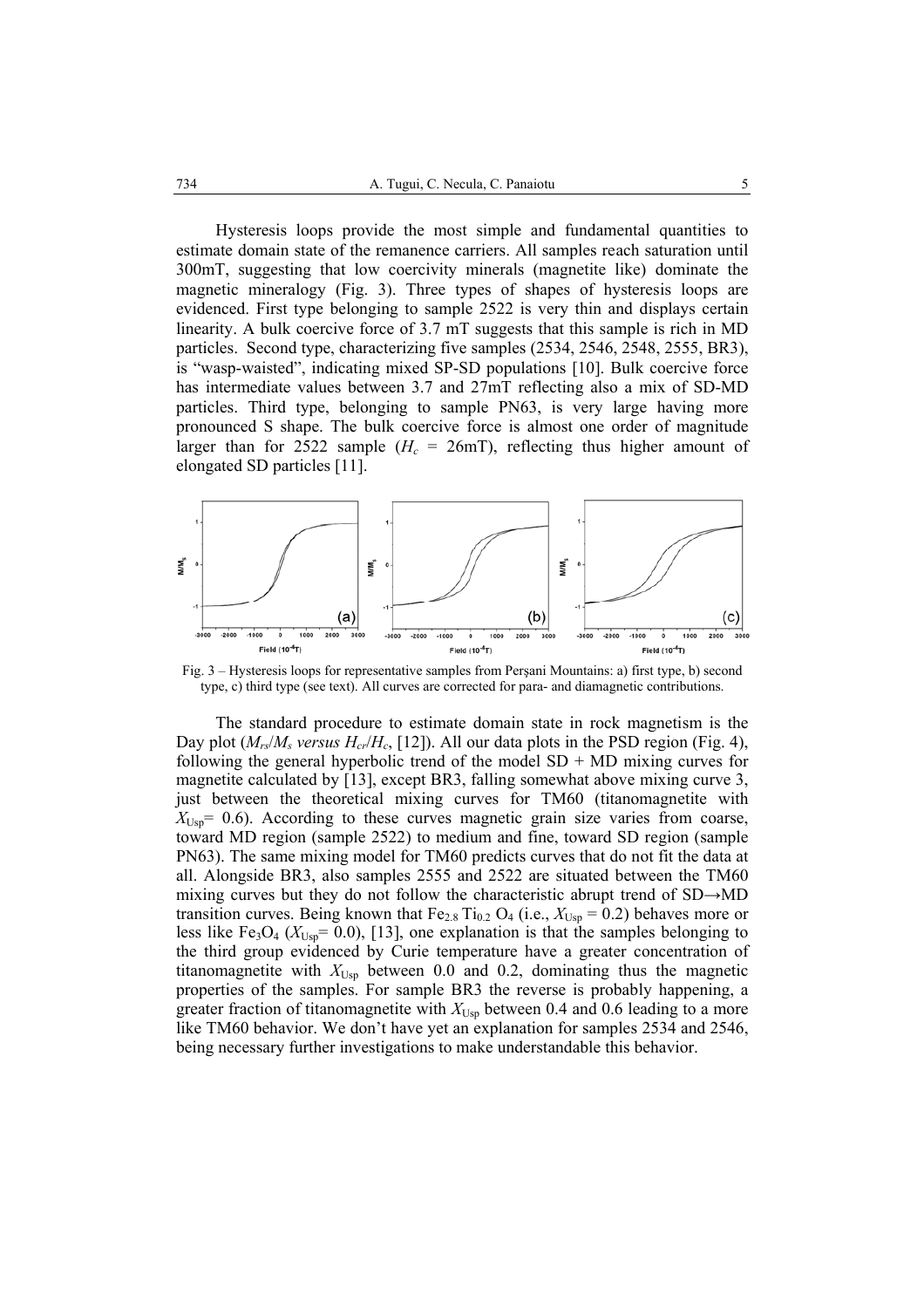

Fig. 4 – Hysteresis data from Perşani Mountains compared with theoretical mixing curves developed by [13].

Recently, a new technique for studying hysteresis properties has been introduced, based on the measurement of first-order reversal curves (FORC). The FORC technique has been claimed to provide more detailed characterization of hysteresis properties, than can be obtained from the bulk hysteresis parameters, [14] and [15].

The measurement of a first-order reversal curve (FORC) diagram starts with saturating a sample in a large positive magnetic field. Then, the field is decreased to a reversal field *Ha* and a partial hysteresis curve (a first-order reversal curve) is measured as the applied field  $(H_b)$  increases from  $H_a$  back to saturation. This measurement procedure is repeated for a number of values of *Ha* to obtain a set of FORCs. The magnetization at the applied field  $H_b$  on the FORC with reversal point  $H_a$  is denoted by  $M(H_a, H_b)$ , where  $H_b \geq H_a$ . The FORC distribution is defined as the mixed second derivative  $\rho(H_a, H_b) = -\partial^2 M(H_a, H_b)/\partial H_a \partial H_b$  [14] and [15]. For plotting, the FORC distribution coordinates  $(H_a, H_b)$  are conventionally rotated by  $\overline{45}^{\circ}$  to  $H_c = (H_b - H_a)/2$ ,  $H_u = (H_b + H_a)/2$ . A FORC diagram is a contour plot of a FORC distribution with  $H_u$  and  $H_c$  on the vertical and horizontal axes, respectively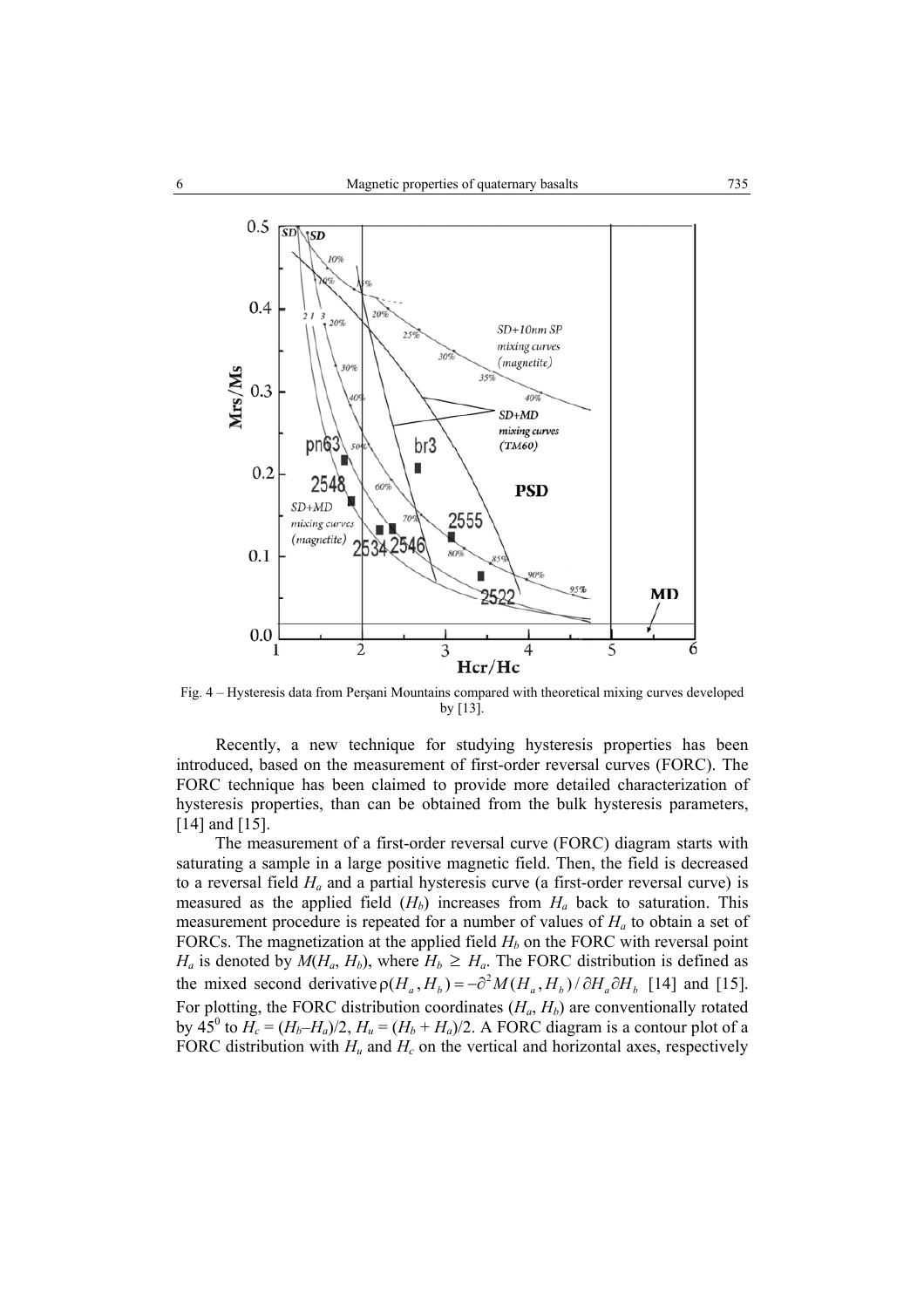[15]. In order to calculate the FORC distribution at any point P, a least squares fit to  $M(H_a, H_b)$  is performed over a square grid of points surrounding P. The interpretation of a FORC diagram is relatively straightforward for samples containing single-domain (SD) magnetic grains. The  $H_c$  coordinate of the FORC distribution peak represents the mean switching field of a SD ensemble. For noninteracting SD grains, the FORC distribution is narrow in vertical direction and elongated along the *Hc* axis (the elongation reflects the grain size-shape distribution in a sample). Regarding the effect of magnetostatic interactions on FORC distributions, it is generally accepted that a local interaction field, if present, manifests itself in an increased vertical spread of a FORC distribution, symmetric with respect to the  $H_c$  axis [14]. The effect of a mean interaction field may include stretching, shifting, and breaking the symmetry of a FORC distribution (e.g., [14, 16, 17, 18]). A FORC diagram may simultaneously manifest the signatures from both local and mean interaction fields.

Sample PN63 looks like an SD particle with closed concentric contours about a central peak at  $H_c = 25 \text{mT}$  (Fig. 5). The spreading along the  $H_u$  axis and the symmetry around the  $H_u = 0$  proved that this sample is affected by a local interaction field. Sample 2522 has a much larger spread of the outer contours, less closed inner contours, and a smaller tail toward high coercivities. Its contours remain extended along the *Hc* axis, giving the PSD FORC distribution a characteristic three-lobe configuration with lobes extending in the  $+H_u$  and  $-H_u$ directions and along the  $H_c$  axis, [19]. Sample 2555 have even less closed contours than sample 2522 but the three lobes are still visible, reflecting thus the PSD states of magnetic grain size. Sample BR3 is similar with sample 2555 but with an extended tail toward high coercivities. Samples 2534 and 2548 have a similar FORC configuration, with closed contours around a central peak  $(H_c \sim 5 \text{mT})$  with almost no spreading (the three-lobes configuration is missing) along the  $H_u$  axis which indicates a noninteracting ensemble of particles. Sample 2546 shows a bimodal FORC distribution with two peaks, one smaller, with closed contour centered at  $H_c \sim 20$  mT and the most intense with unclosed contours, reflecting mixed SD-MD populations. As the same time the first peak centered at  $H_c \sim 20$ mT is situated below the  $H_u = 0$  while the second peak lies above the  $H_u = 0$ , this asymmetry being referable to the effect of a mean interaction field.

Another remarkable feature which can be observed in FORC distribution is that in all samples containing titanomagnetite the interacting field is dramatically reduced.

## **4. CONCLUSIONS**

The rockmagnetic results show that the magnetic mineralogy is dominated by the titanomagnetite series. The samples can be divided in 3 categories according to the magnetic mineralogy: a) magnetite only; b) high Ti  $(X_{Usp} = 0.4{\text{-}}0.6)$  content; c) a mixture of the previous two categories.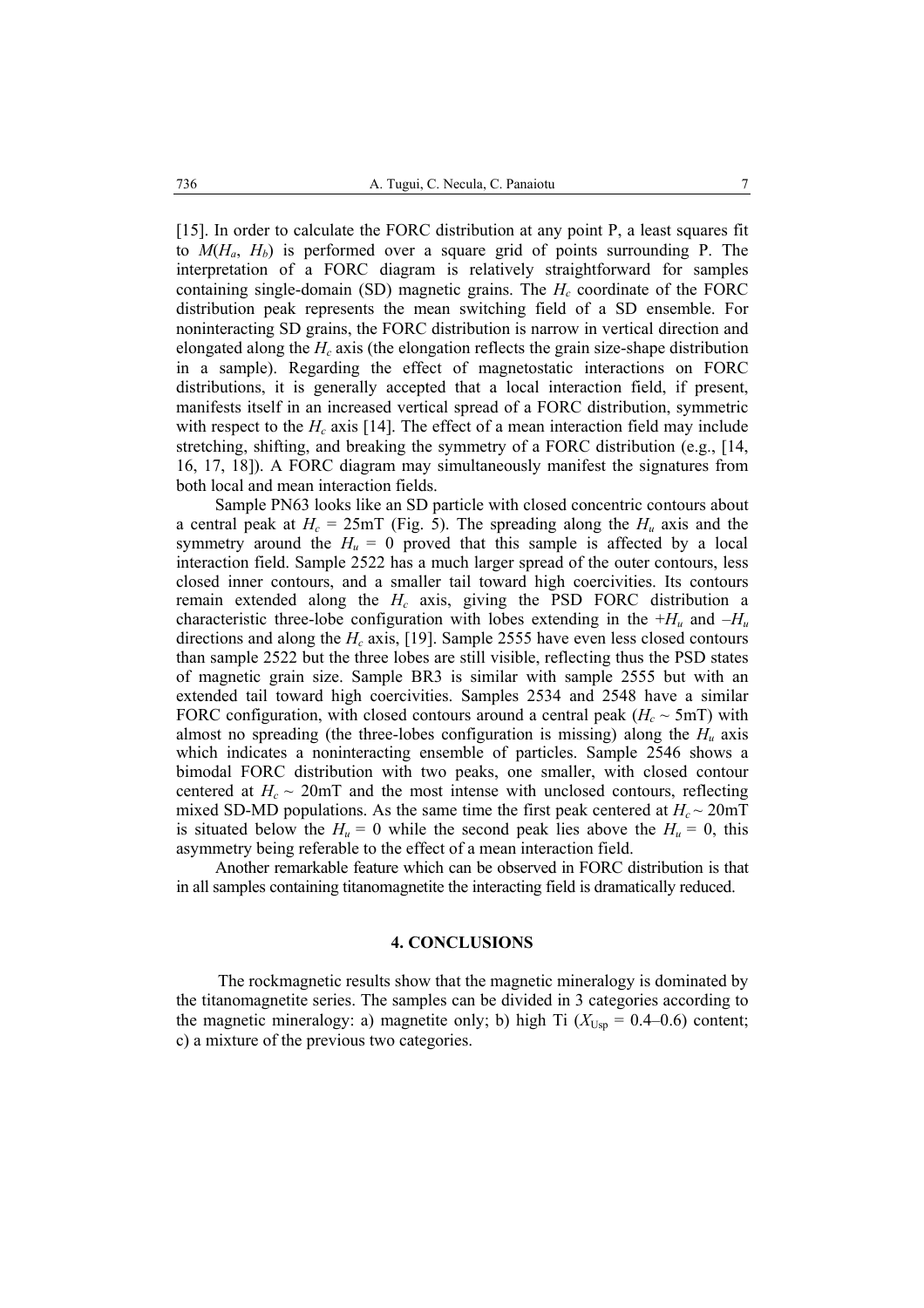

Fig. 5 – FORC diagrams for the representative samples from Perşani Mountains.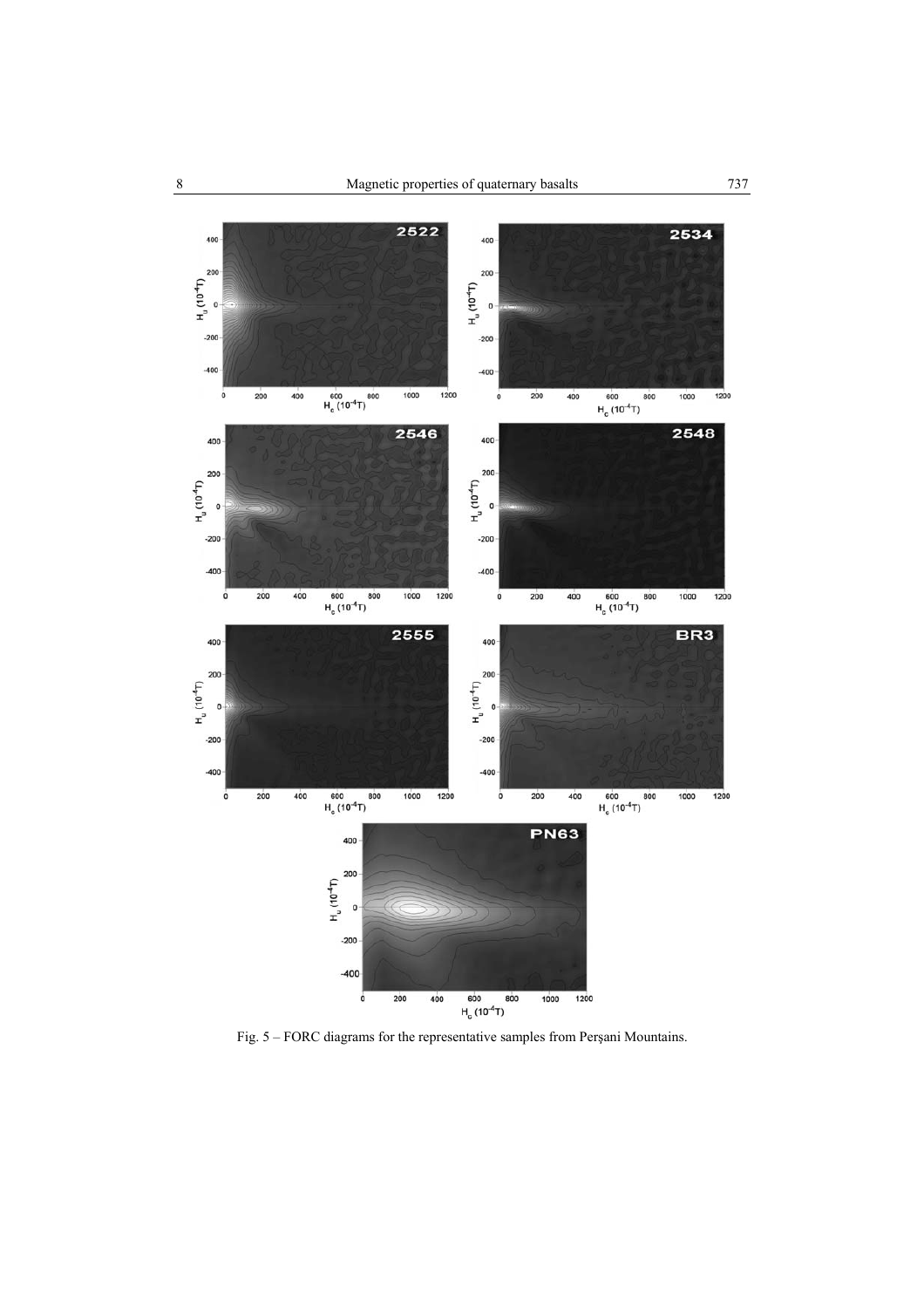Hysteresis properties and FORC diagrams have shown that the magnetic granulometry is compatible with SD-MD mixture. FORC distributions also reveal diminished interaction fields in the presence of Ti. There is no systematic trend in the rockmagnetic data which can be associated with a particular time of eruption. Petrographic and mineralogic studies are in progress to establish if the magnetic properties of the studied basalts reflect the cooling rate of lava flows or some heterogeneity of the initial magmas.

*Acknowledgements.* We thank to the authors of the FORCinel for the permission to use there software. This work was supported by CNCSIS ID-974 grant 400/2007.

#### REFERENCES

- 1. C.G. Panaiotu, Z. Pecskay, U. Hambach, I. Seghedi, C.E. Panaiotu, I. Tetsumaru, M. Orleanu, A. Szakacs, *Short-lived Quaternary volcanism in the Persani Mountains (Romania) revealed by combined K-Ar and paleomagnetic data*, Geologica Carpathica, **55**, 333–339 (2004).
- 2. R. J. Harrison, and J. M. Feinberg, *FORCinel: An improved algorithm for calculating first-order reversal curve distributions using locally weighted regression smoothing*, Geochemistry, Geophysics, Geosystems, **9**, Q05016 (2008), doi:10.1029/2008GC001987.
- 3. D. Lattard, R. Engelmann, A. Kontny, and U. Sauerzapf, *Curie temperatures of synthetic titanomagnetites in the Fe-Ti-O system: Effects of composition, crystal chemistry, and thermomagnetic methods*, J. Geophys. Res., **111**, B12S28 (2006), doi:10.1029/2006JB004591.
- 4. František Hrouda, Marta Chlupáčová, Štěpánka Mrázová, *Low-field variation of magnetic susceptibility as a tool for magnetic mineralogy of rocks*, Physics of the Earth and Planetary Interiors, **154**, 323–336 (2006).
- 5. M. Jackson, B. Moskowitz, J. Rosenbaum, C. Kissel, *Field dependence of AC susceptibility in titanomagnetites*, Earth Planet. Sci. Lett., **157**, 129–139 (1998).
- 6. H. De Wall, *The field dependence of AC susceptibility in titanomagnetites: implications for the anisotropy of magnetic susceptibility*, Geophys. Res. Lett., **27**, 2409–2411 (2000).
- 7. Hrouda F., *Low-field variation of magnetic susceptibility and its effect on the anisotropy of magnetic susceptibility of rocks*, Geophys. J. Int*.*, **150**, 715−723 (2002).
- 8. DE Wall H., and L. Nano, *The use of field dependence of magnetic susceptibility for monitoring variations in titanomagnetite composition – a case study of basanites of Vogelsberg 1996 Drillhole*, Germany. Stud. Geophys. Geod., **48**, 767−776 (2004).
- 9. P.M. Kruiver, M.J. Dekkers, D. Heslop, *Quantification of magnetic coercivity components by the analysis of acquisition curves of isothermal remanent magnetization*, Earth Planet. Sci. Lett., **189**, 269–276 (2001).
- 10. Karl Fabian, *Some additional parameters to estimate domain state from isothermal magnetization measurements*, Earth and Planetary Science Letters, **213** 337–345 (2003).
- 11. D.J. Dunlop, O. Ozdemir, *Rock magnetism: fundamentals and frontiers*, Cambridge University Press, UK, 1997.
- 12. R. Day, M. Fuller, and V. A. Schmidt, *Hysteresis properties of titanomagnetites: Grain size and composition dependence*, Phys. Earth Planet. Inter., **13**, 260–267 (1977).
- 13. D. J. Dunlop, *Theory and application of the Day plot (Mrs/Ms versus Hcr/Hc): 1. Theoretical curves and tests using titanomagnetite data*, J. Geophys. Res., **107**, *B3*, 2056 (2002), doi:10.1029/2001JB000486.
- 14. C. R. Pike, P. A. Roberts, and K. L. Verosub, *Characterizing interactions in fine magnetic particle systems using first order reversal curves*, J. Appl. Phys., **85**, 6660–6667 (1999).